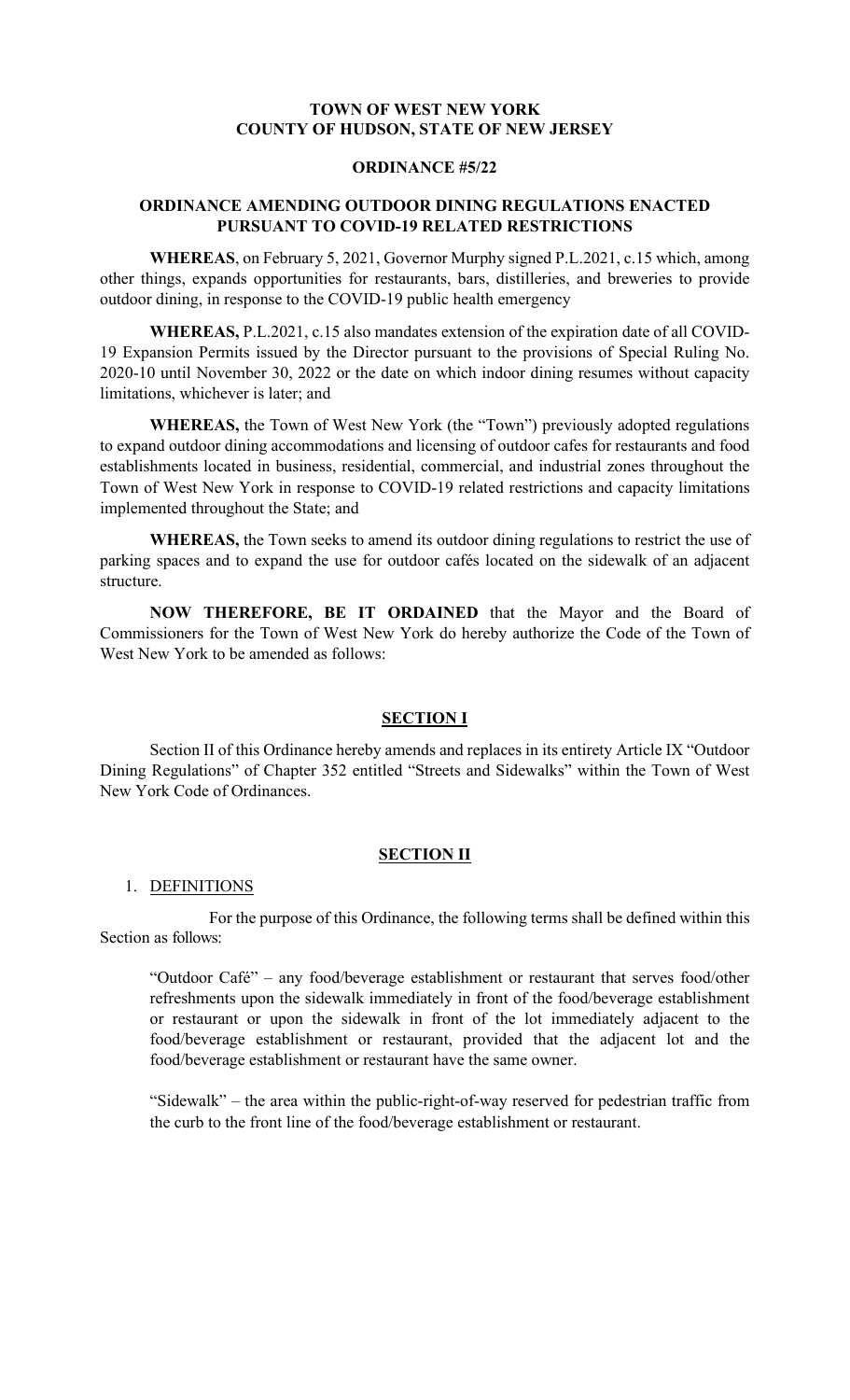# 2. LICENSE.

It shall be unlawful for any person, firm, partnership, corporation, association, or organization of any kind (hereinafter collectively referred to as "person") to create, establish, run, maintain or otherwise operate an outdoor café upon the sidewalks within the Town of West New York or upon private property, unless such person shall hold a currently valid license issued pursuant to the terms of this article. The fee shall be \$250.00 annually for the issuance of a license to operate an outdoor café in the Town of West New York.

# 3. SITE PLAN APPROVAL.

In addition to securing a license a person may be required to secure informal site plan approval from the Planning Board or the Building Official. Such informal Site Plan approval will be the determination of the Building Official and /or the Town Administrator.

# 4. LOCATION.

A. When located within the public right-of-way, outdoor cafes shall be located on the public sidewalk directly in front of the restaurant/food establishment to which the outdoor café is accessory. Outdoor cafes may also be located on the sidewalk directly in front of a lot that is immediately adjacent to the restaurant/food establishment, provided that the restaurant/food establishment and the adjacent lot are owned by the same person/entity. For purposes of administering this provision, the term "directly in front of" shall be construed to mean the area represented by an extension of each side of the restaurant/eating establishment extending out to the curb line immediately in front of the establishment. These Outdoor Cafes shall be required to maintain a clear and unobstructed pathway designated to accommodate pedestrian traffic that is at least 60 inches wide, located on the public sidewalk, around or through the Outdoor Café space.

B. "On-Street License Add-On" – Outdoor Cafes are not permitted to be located or operated on any street area or parking lot area within the Town of West New York.

C. When located on private property, outdoor cafes may be located in front of, on the side of, and/or to the rear of the eating establishment to which the outdoor café is accessory so long as they are located in the areas as defined previously in this Ordinance. Such cafes shall be located on the property containing the eating establishment and/or within the public right-of-way as permitted by subsection A above. In the case of outdoor cafes that are located on properties containing multiple tenants, such cafes shall not be permitted to be located in front of, on the side of and/or to the rear of any other establishment on the same property unless both the property owner(s) and/or other tenant(s) give their consent in writing prior to the issuance of the license for the outdoor café. Such consent shall be valid only for the term specified in the consent or for the term of the license, whichever is less, and such consent shall be required to be renewed prior to renewal of the license. Such cafes shall be required to maintain an unobstructed impervious finished surface for pedestrian traffic at least 60 inches wide around or through such outdoor café.

# 5. APPLICATION FOR LICENSE

Application for license required hereunder shall be made the Construction Code Official and shall be signed by the applicant. The application shall contain the following information:

A. The name, residence address and telephone number of each individual, owner or partner, or if a domestic corporation, the names, residence addresses and telephone numbers of the directors and officers owning a ten percent or greater interest in the corporation and the chief operating executive of the corporation, and if a non-domestic corporation, the name, residence address and telephone number of the managing officer for service of process within the State of New Jersey and a copy of the qualification of said non-domestic corporation to conduct business in the State of New Jersey.

B. A copy of the trade, corporate, business or fictitious name upon which the applicant intends to do business pursuant to this article.

C. The address and description of each place where the applicant intends to establish or operate an outdoor cafe.

D. The name and address of the person owning the premises, if other than the applicant, and the consent of the owner of the premises to the application.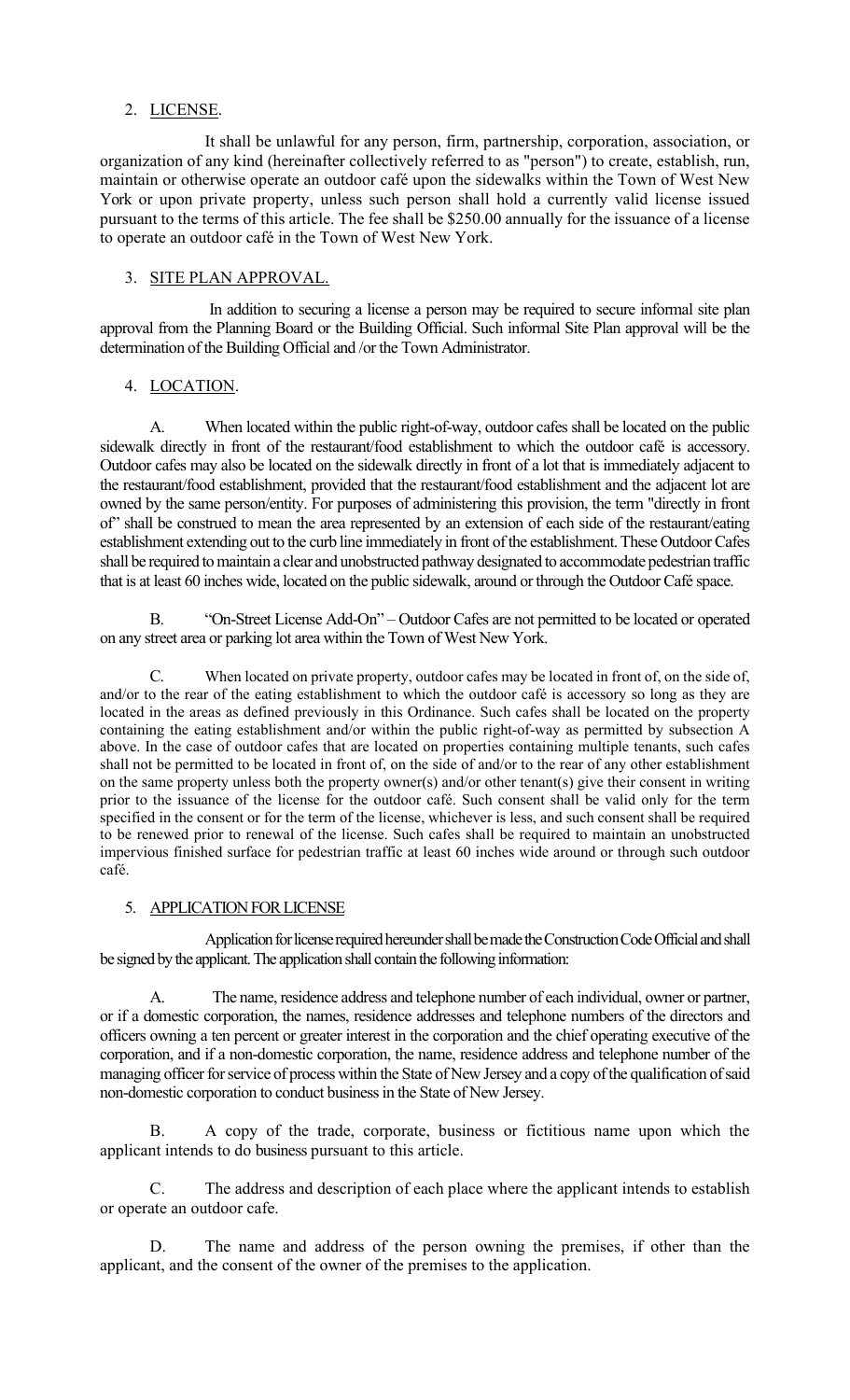E. Three (3) sets of a proposed layout plan containing scaled drawings clearly illustrating the number, type of materials, color and location of all tables, chairs, umbrellas or other furnishings or fixtures intended to be located in the outdoor café. The perimeter of the outdoor café shall be defined by a portable-type enclosure, which may include live plantings. The enclosure shall define the perimeter of the area to be used as an outdoor café and shall be separate from the designated walkway for pedestrian sidewalk traffic. The enclosure shall not contain doors, windows, air conditioning or heating equipment and shall be open at all times to the air from a height of not more than three feet. Awnings or outdoor umbrellas extending over the enclosure are permitted so long as the minimum height from the ground to the underside of the umbrella or awning is 72". The scaled drawings shall also illustrate the following:

- 1. The location of any doors leading from the eating establishment to the outdoor café. No such doors may be obstructed in any manner.
- 2. The number of feet and location of unobstructed space permitting free passage of pedestrian traffic around or through each outdoor café.
- 3. The location of the place where any food or drink is intended to be prepared.
- 4. An illustration of the enclosure or protective barrier separating the eating and serving area of each outdoor café from pedestrian traffic.
- 5. The location of all fire hydrants, parking meters, utility poles, benches, handicap ramps, street furniture, trees and any other fixtures permanently located on the sidewalk in front of the eating establishment or within 10 feet thereof on either or any side.
- 6. The type and location of any proposed outdoor lighting and fixtures.
- 7. Name, address, block and lot of all uses within 200 feet on either side of the property, including types of uses, and, in the case of mixed-use building, the location and type of use for each level within the mixed-use building.
- 8. Seating capacity of the existing restaurant and the proposed outdoor dining area and compliance of the restaurant with the parking requirements of the Town of West New York.
- F. The annual application fee shall be Two Hundred Fifty (\$250.00) Dollars.

### 6. ON-STREET DINING PROHIBITED

The Town of West New York prohibits the operation of any Outdoor Café that extends onto a public street, an area designated for street-parking or on any public or private parking lot. As of the effective date of this Ordinance, all on-street dining licenses previously issued by the Town of West New York prior to this Ordinance shall be deemed invalid. The Town of West New York will not consider any On-Street License Add-on Requests included with an application for a license to operate an Outdoor Café after the effective date of this Ordinance.

### 7. REVIEW OF APPLICATION

The Construction Code Official will review the application for completeness and compliance with the terms of this article. If the application is complete, the Construction Code Official will act upon the same within 10 business days of the submittal of the application or within 10 business days after the application becomes complete. If the application is not complete, the Construction Code Official will so notify the applicant within 10 business days of the submission and specifically detail the areas in which the application lacks compliance with the requirements of this article.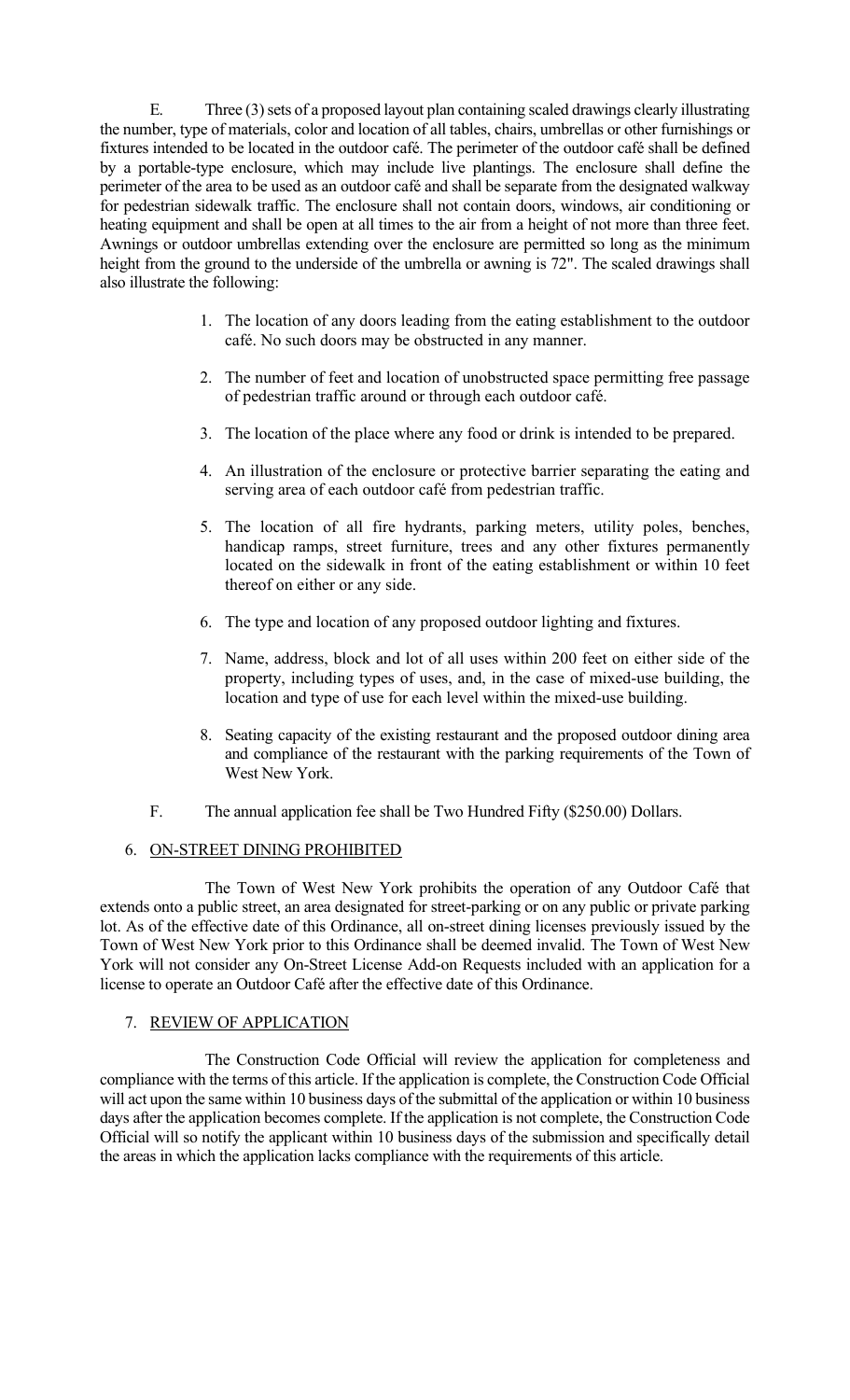# 8. ISSUANCE OF LICENSE

If the application complies with the article, the Construction Code Official shall issue a license strictly subject to the terms and conditions of this article.

In computing the number of off-street parking spaces required for restaurants with outdoor dining area, the outdoor dining area and its seating capacity shall be subject to any applicable health, building and fire department codes and requirements as may be required by law and Ordinance. However, where such outdoor seating represents a relocation of indoor seating such that there will be no increase in the overall seating capacity of the restaurant, such areas shall not be included.

## 9. TRANSFER OF LICENSE

The license is personal to the applicant, and any change or transfer of ownership of the Outdoor Café License shall terminate the license and shall require a new application for a license in conformity with all requirements set forth within this Article.

### 10. INSPECTIONS

Acceptance of the license by the applicant shall operate as a consent to the health, fire, police and building officials of the Town to inspect the outdoor café for continued compliance with the terms and conditions of this article and any federal, state, county or local law, article or regulation affecting the same.

### 11. INDEMNIFICAITON AND HOLD HARMLESS AGREEMENT

No license to operate an Outdoor Café issued pursuant to this article shall be granted to any person until and unless such person has filed with the Construction Code Official a statement agreeing to indemnify and hold harmless the Town of West New York, its agents, servants, representatives or employees from any or all claims, damages, judgment costs or expenses, including attorney's fees, which they or any of them may incur or be required to pay due to any personal injury, including death, or damage to property suffered by any person or persons as a result of or related in any way to the operation and maintenance of the outdoor café for which the license is issued.

### 12. LIABILITY INSURANCE REQUIREMENT

A. No license required by this article shall be granted to any person to operate an outdoor café until such person shall have first filed with the Construction Code Official a comprehensive general liability policy issued to such person by a public liability insurance company authorized to do business in the State of New Jersey affording the coverages set forth below in the amount so specified. Such insurance policy shall name the Town of West New York*,* its agents, officers, servants, representatives and employees as additional insured with respect to the operation and maintenance of the outdoor café in the following amounts:

- (1) Bodily injury.
	- (a) Each person: \$300,000.
	- (b) Each accident: \$1,000,000
- (2) Property damage.
	- (a) Each person: \$300,000
	- (b) Each accident: \$1,000,000

B. The insurance coverage required by this section shall at all times be maintained for the full amount. The policy of insurance required by this section shall be filed with the Construction Code Official and shall contain a clause obligating the company issuing same to provide no less than 30 days' written notice to the Town Clerk before cancellation or amendments of any of the terms within the policy. Notice of cancellation shall not relieve the company issuing such policy from liability for any injury or claim arising before the cancellation becomes effective. The cancellation of any such policy shall have the immediate effect of suspending the license of such person to operate the outdoor café covered thereby until a new policy complying the provisions of this section is filed with the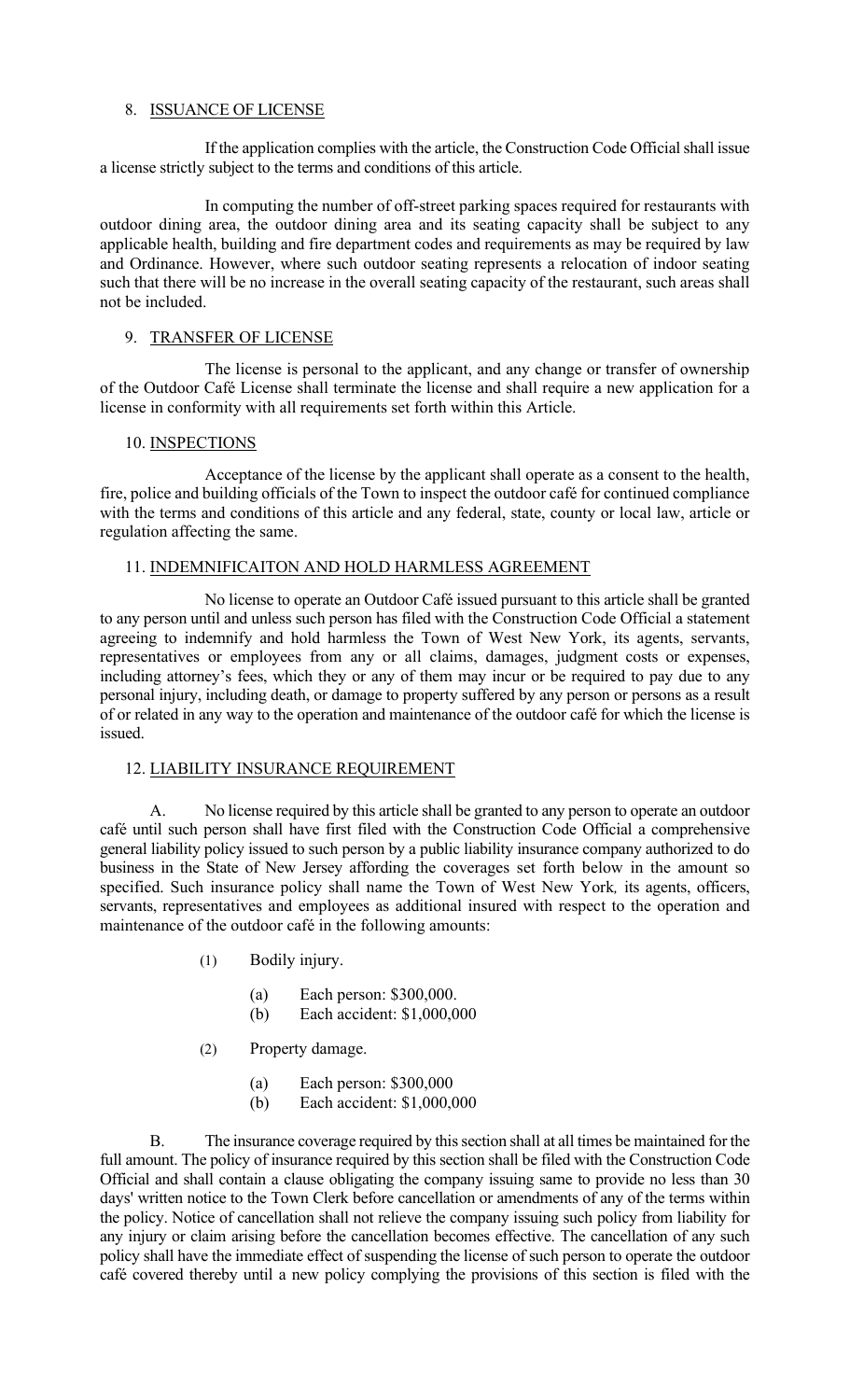Construction Code Official and a letter in writing confirming the new effective date of the license is issued by the Construction Code Official.

# 13. CONDITIONS OF POLICY.

Every insurance policy required hereunder shall contain a provision for continuing liability thereunder to the full amount thereof notwithstanding any recovery thereon, that the liability for the insured shall not be affected by the insolvency or the bankruptcy of the insured, and that until the policy is cancelled the insurance company will not be relieved from liability on account of nonpayment of premium or of any act or omission by the named insured. Such policy of insurance shall be further conditioned for the payment of any and all judgments up to the limits of such policy.

# 14. REVOCATION OR SUSPENSION OF LICENSE.

Any license issued hereunder is issued solely as a revocable license, which shall be subject to revocation or suspension by the Construction Code Official for failure of any licensee to comply with this article or for violation of any other applicable federal, state, county or municipal law, regulation or article. Any license issued hereunder is issued upon the express understanding that the licensee obtains no property right thereunder, nor any interest in the continuation of said license.

# 15. OPERATION WITHOUT LICENSE UNLAWFUL.

It shall be unlawful for any person to operate an outdoor café after the suspension or termination of the applicable license, or to utilize any parking space area; violators shall be subject to fines of up to \$1000.00 for each violation. Each day an outdoor café or parking space area is utilized without the applicable license or add-on is a separate violation.

# 16. PROPERTY MAINTENANCE.

Each licensee is responsible for keeping the area of the outdoor cafe and the adjacent walks and streets free and clear of any debris or litter occasioned by the café. Areas must be cleaned as needed and at the time that business is closed and at the beginning of each business day, not later than 9:00 A.M. Sidewalks shall be washed and maintained daily and kept free of all debris, All foreign substances shall be removed from the sidewalk surface. No menu type podiums or advertisements boards and/or any reception type stands shall be permitted to be placed on the sidewalk.

# 17. VENDING MACHINES PROHIBITED.

No vending machines of any kind are permitted on the exterior of any building an outdoor café.

# 18. SIGNS.

No signs shall be permitted in the area of the outdoor cafe except signs on the awnings complying with the Sign Ordinance of the Town. Outdoor umbrellas located in the outdoor cafe shall be exempt from the Sign Ordinance of the Town of West New York.

# 19. ADDITIONAL RIGHTS OF TOWN OF WEST NEW YORK

In addition to the powers of suspension or revocation as set forth above, the Town reserves the right to modify, suspend or revoke any license on 24 hours written notice if the Town; determines that pedestrian traffic is, in fact, impeded, made unsafe because of the operation of the outdoor café or because of any other safety issue which the Town determines adversely affects the Town because of such operation. The license may also be suspended or revoked on 10 days' written notice in the event that the Town determines that it is necessary to utilize the area or any part thereof for the maintenance or installation of underground utilities. In the event of an emergency, which emergency is certified by the Town Administrator, the license may be suspended or revoked without notice.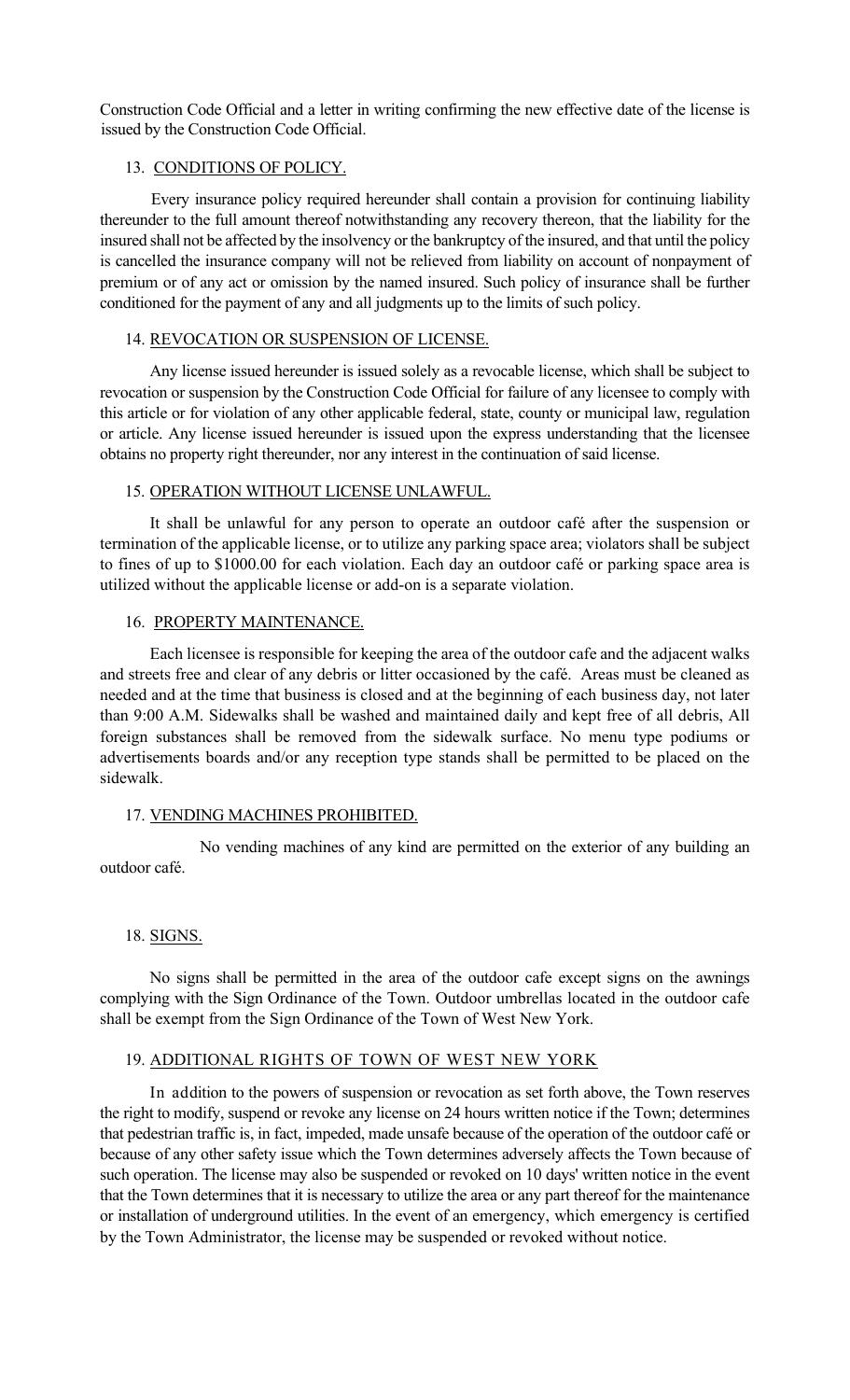#### 20. ALCOHOLIC BEVERAGE CONTROL LICENSE.

If the applicant is the holder of an alcoholic beverage control license pursuant to the laws of the State of New Jersey, it shall be the applicant's responsibility to cause the alcohol beverage control license to be amended to include the premise utilized for outdoor café purposes in order to serve alcoholic beverages therein. Alcoholic beverages shall not be the primary or sole item to be sold in the outdoor cafe.

#### 21. SEASONAL OPERATION: DURATION OF LICENSE.

Outdoor cafes shall be permitted to operate from May 1st through October 20th. The license, when issued, shall be valid for the calendar year in which it is issued.

#### 22. EQUIPMENT.

No tables, chairs, benches or other equipment used in the outdoor cafe shall be attached, chained or in any manner affixed to any tree, post, sign, curb or sidewalk or property of the Town of West New York within or near the licensed area. All outdoor items must be removed daily at the close of business or no later than 10:00 P.M.

# 23. VACATION OF SIDEWALK SPACE: REMOVAL OF PROPERTY BY THE TOWN OF WEST NEW YORK

The licensee agrees that at the end of the license period, or in the event that the license is temporarily or permanently suspended or revoked, that the licensee will at his own cost and expense vacate the sidewalk space and promptly remove any property placed thereon. Failure to do so on five days written notice shall grant to the Town the right to remove any property on the sidewalk, and the licensee agrees to reimburse the Town for the cost of removing and storing the same.

#### 24. NOISE.

The licensee shall not direct or permit to be directed to or from the area occupied by the outdoor cafe any bell, chime, siren, whistle, loudspeaker, public address system, radio, sound amplifier or similar device.

#### 25. HOURS OF OPERATION.

No outdoor cafe shall be open for business prior to 8:00 A.M. nor remain open for business after 10:00 P.M. All persons occupying the outdoor cafe shall vacate the same no later than 10:00 P.M.

#### 26. TABLE SERVICE.

No food or drinks served or consumed at outdoor cafes located either on public or private property shall be prepared or stored other than in the interior of the eating establishment. Table service is required at restaurants only.

### 27. TERMS AND CONDITIONS OF PERMIT.

The Town of West New York shall issue a permit certificate upon payment in full of the appropriate annual fee and compliance by the applicant of the prerequisites set forth in this article. The licensee is required to display the permit certificate prominently in the front window, facing towards the sidewalk of the establishment. Failure to properly display the requisite permit certificate shall result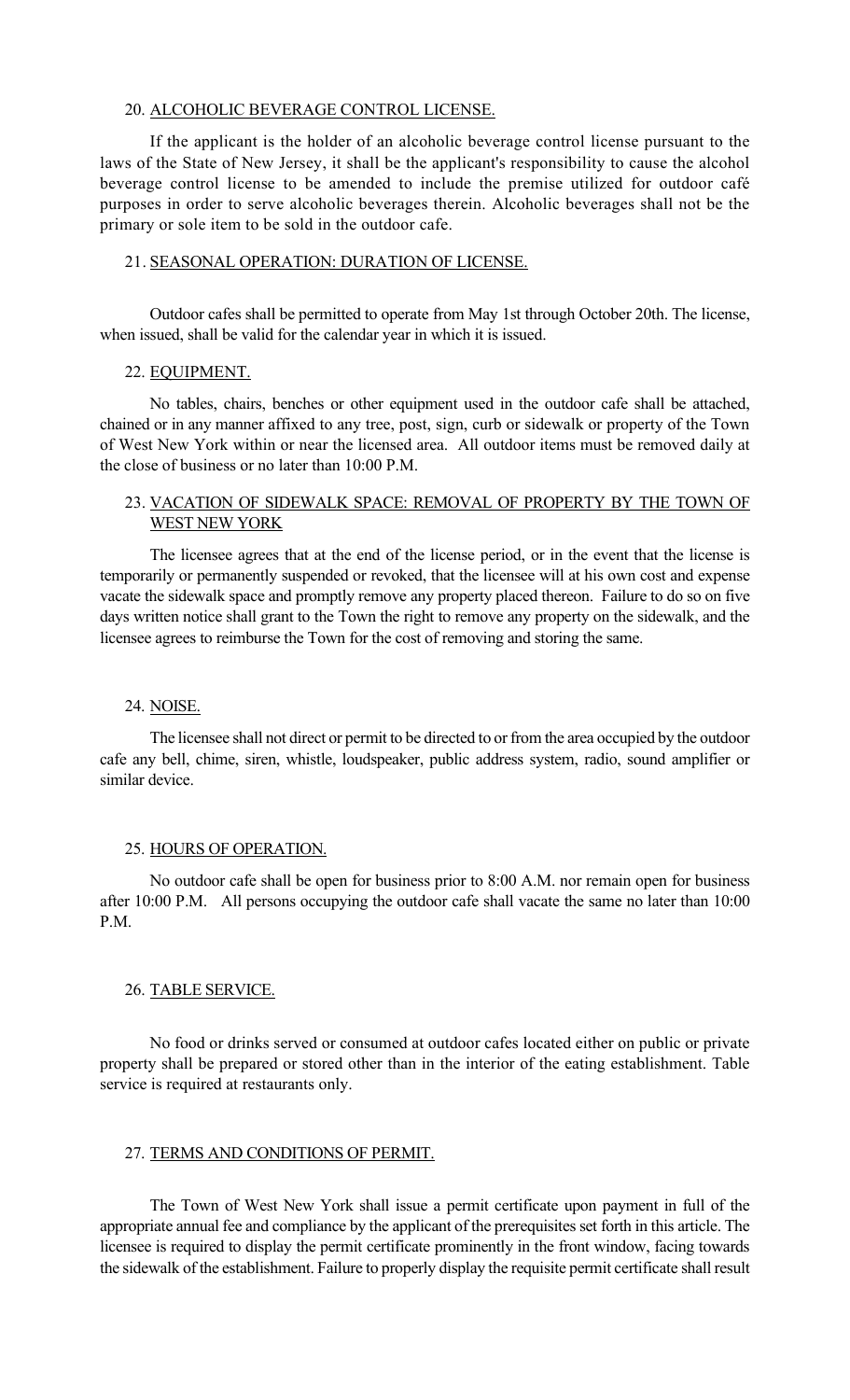in suspension or termination of the license by order of the Town of West New York Town Administrator.

# 28. LICENSE TERMS AND CONDITIONS.

A. An outdoor dining facility license shall be valid only through October 20th of a given year;

B. A new outdoor dining facility license must be obtained for each year;

C. An outdoor dining facility license may not be transferred in any way;

D. The license shall be displayed in a conspicuous place on the premises prior to the use of the outdoor dining facility.

# 29. SMOKING PROHIBITED; SIGNS; ENFORCEMENT.

Smoking shall mean the burning of, inhaling from, exhaling the smoke from, or the possession of a lighted cigar, cigarette, pipe or any other matter or substance which contains tobacco or any other matter that can be smoked, or the inhaling or exhaling of smoke or vapor from an electronic smoking device.

B. Smoking shall be prohibited in all restaurants, food establishments and Outdoor Cafes as defined herein. No-smoking signs or the international no-smoking symbol (consisting of a pictorial representation of a burning cigarette enclosed in a red circle with a diagonal red line through its cross section) shall be clearly, sufficiently and conspicuously posted at such outdoor restaurants and cafes. The signs shall be clearly visible to the public and shall contain letters or a symbol that contrasts in color with the sign, indicating that smoking is prohibited therein. The sign shall also indicate that violators are subject to a fine.

C. Enforcement of this chapter shall be within the authority of the Police Department, Fire Department and Health Department of the Town of West New York.

D. Any person who violates any provision of this chapter shall be subject to a fine of not less than \$250.00 for the first offense, \$500.00 for the second offense and \$1,000.00 for each subsequent offense,

# 30. REGULATIONS.

The conduct of outdoor dining pursuant to a license issued under this section shall be subject to and inclusive of all of the following restrictions and requirements.

A. Outdoor dining may only be in districts zoned for business, designated in the Town of West New York, Construction Code Official and /or the appropriate authority;

B. The outdoor dining area must be clearly defined and limited by way of a barrier, such as fencing, landscaping, a wall or as approved by the Town of West New York;

C. The Outdoor Cafes must not block, obstruct and/or inhibit pedestrian traffic on public sidewalks. Pedestrian traffic must have a clear, open and unobstructed right-of-way between the closest edge of the outdoor dining tables and the curb line of the sidewalk. Such pedestrian access shall have a minimum width of the greater of 10 feet or 1/2 of the sidewalk's width, but no less than six feet. There shall be a minimum of six feet between the building and the front property line in order for the dining area to be approved;

Any outdoor dining area shall have adequate buffering from adjacent buildings or sites consisting of landscaping and/or fencing. If the outdoor dining area abuts residentially zoned land, the outdoor dining area shall be located a minimum of five feet from the common property line;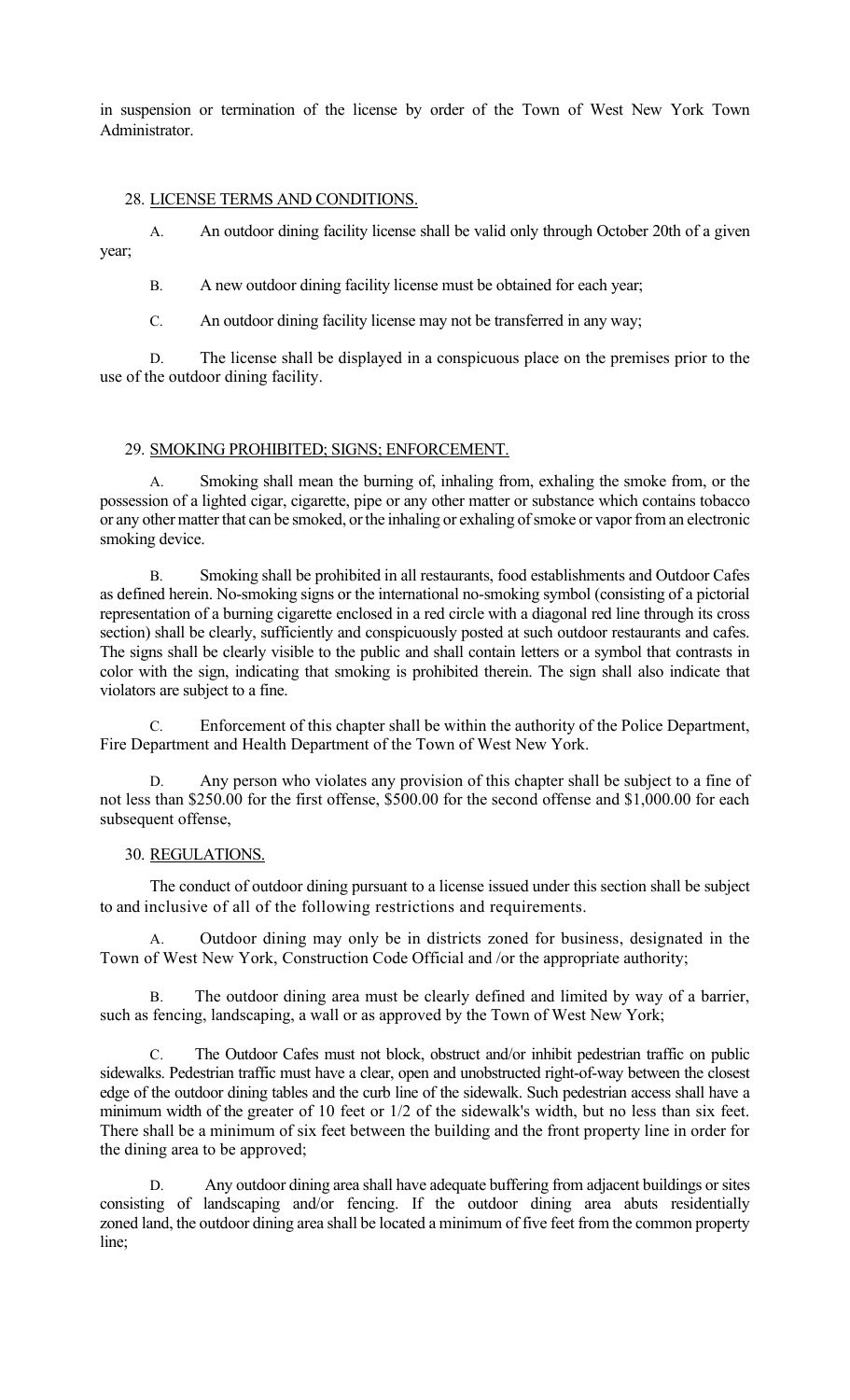E. Property owners shall not place anything in an alleyway, path, or walkway or set up tables in such a manner as to block, obstruct, or inhibit access to such alleyways, paths, or walkways;

F. Outdoor dining facility owners, employers, and employees shall not block, obstruct, or inhibit a building's entrance/egress. It shall be unlawful to block or obstruct in any manner the clear width of any exit's discharge passageway, as determined by the clear width opening of the entrance/egress door(s). The exit's discharge passageway shall proceed directly to the street;

G. Only tables, chairs, umbrellas, and receptacles for garbage and recyclables are permitted within the outdoor dining area;

Outdoor dining facility owners, employers, and employees shall not place any table, chair, sign, umbrella or other item in such a manlier as to block or obstruct any municipal sign receptacles for garbage and recyclables, public hydrants, or other public amenity;

I. Outdoor dining facility owners, employers, and employees must provide for the disposal of garbage and recyclables. Public receptacles for garbage shall not be used;

J. The outdoor dining area and surrounding sidewalk and property areas shall be kept clean from any and all litter during hours of operation;

K. All customers must be seated in the outdoor dining area during their patronage. Outdoor dining facility owners, employers, and employees are prohibited from serving drivers or passengers of all vehicles;

L. All food preparation shall be indoors in the regular kitchen area of the retail food establishment;

M. Any outdoor dining facility serving alcohol products in the outdoor dining area shall be required to do so only in connection with food service at tables. Alcohol service and/or consumption at the outdoor dining facility is subject to further regulations more fully described herein;

N. All outdoor food service is subject to the regulations contained in Chapter 12 of the New Jersey Sanitary Code;

O. There must be absolutely no offensive odor emanating from the outdoor dining facility and/or outdoor dining area due to food preparation, handling, spoilage, and/or litter;

P. Outdoor dining facility owners, employers and employees are prohibited from using public utility hookups;

Q. All sound and video systems are prohibited within the outdoor dining area. The licensee shall not direct or permit to be directed to or from the outdoor dining area any bell, chime, siren, whistle. All noise emanating from the outdoor dining area shall be kept at such a level as to comply in all respects with the provisions of applicable ordinances;

R. Smoking shall be prohibited within and around the outdoor dining area. Such areas shall be marked by a sign Indicating the prohibition of smoking;

S. No signs of any nature shall be permitted in the outdoor dining area, except as previously expressed;

T. Outdoor dining may commence May 1 and may continue through October  $20<sup>th</sup>$ ;

U. Permissible hours of operation shall be from 8:00 a.m. to 10:00 p.m.;

V. The outdoor dining areas must be cleared and washed daily by 10:00 p.m.;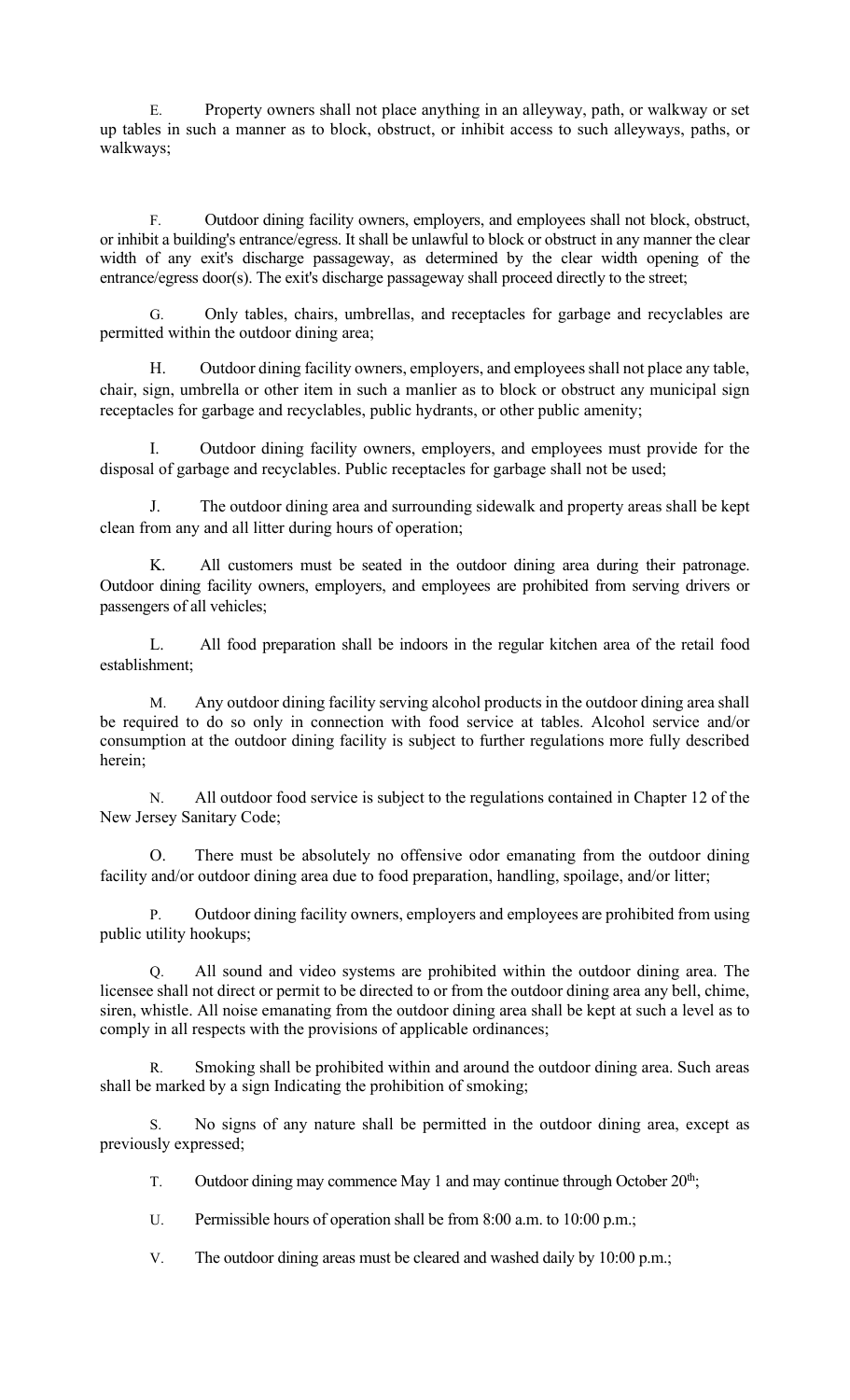W. All Sanitary Code, alcoholic beverage requirements, and all other laws and regulations shall apply to the outdoor seating unless specifically excluded;

X. The Town of West New York retains the right to temporarily suspend license to operate an Outdoor Cafe to allow for construction activity, utility repairs, special events, or any other appropriate reason as determined by the Mayor and Board of Commissioners. Reasonable advance notice must be given to the affected outdoor dining facility licensees;

Y. All tables, chairs, and other materials must be removed from the sidewalk except during hours of operation. All tables, chairs and other materials must be kept within the areas permitted by the outdoor dining license, and the sidewalk must be washed and/or swept daily;

Z. If there is to be any chairs or tables placed on top of any basement access hatches or Bilco type doors, such doors and openings shall be inspected, and certification provided to the Building Department with the application identifying the structural integrity of such areas as sufficient to adequately handle the weight;

### **SECTION THREE**

**Severability.** The provisions of this Ordinance are declared to be severable and if any section, subsection, sentence, clause or phrase thereof for any reason be held to be invalid or unconstitutional, such decision shall not affect the validity of the remaining sections, subsections, sentences, clauses and phrases of this Ordinance, but shall remaining in effect; it being the legislative intent that this Ordinance shall stand notwithstanding the invalidity of any part.

### **SECTION FOUR**

**Repealer.** All Ordinances or parts thereof in conflict or inconsistent with this Ordinance are hereby repealed, but only however, to the extent of such conflict or inconsistency, it being the legislative intent that all Ordinances or part of ordinances now existing or in effect unless the same being conflict or inconsistent with any provision of this Ordinance shall remain in effect.

# **SECTION FIVE**

**Codification**. It is the intention of the Mayor and Board of Commissioners of the Town of West New York that the provisions of this article shall become and be made a part of the Town Code of Ordinances, and that the sections of this article may be renumbered or re-lettered to accomplish such intention, and the word "ordinance" may be changed to "section," "article," or such other appropriate word or phrase in order to accomplish such intentions.